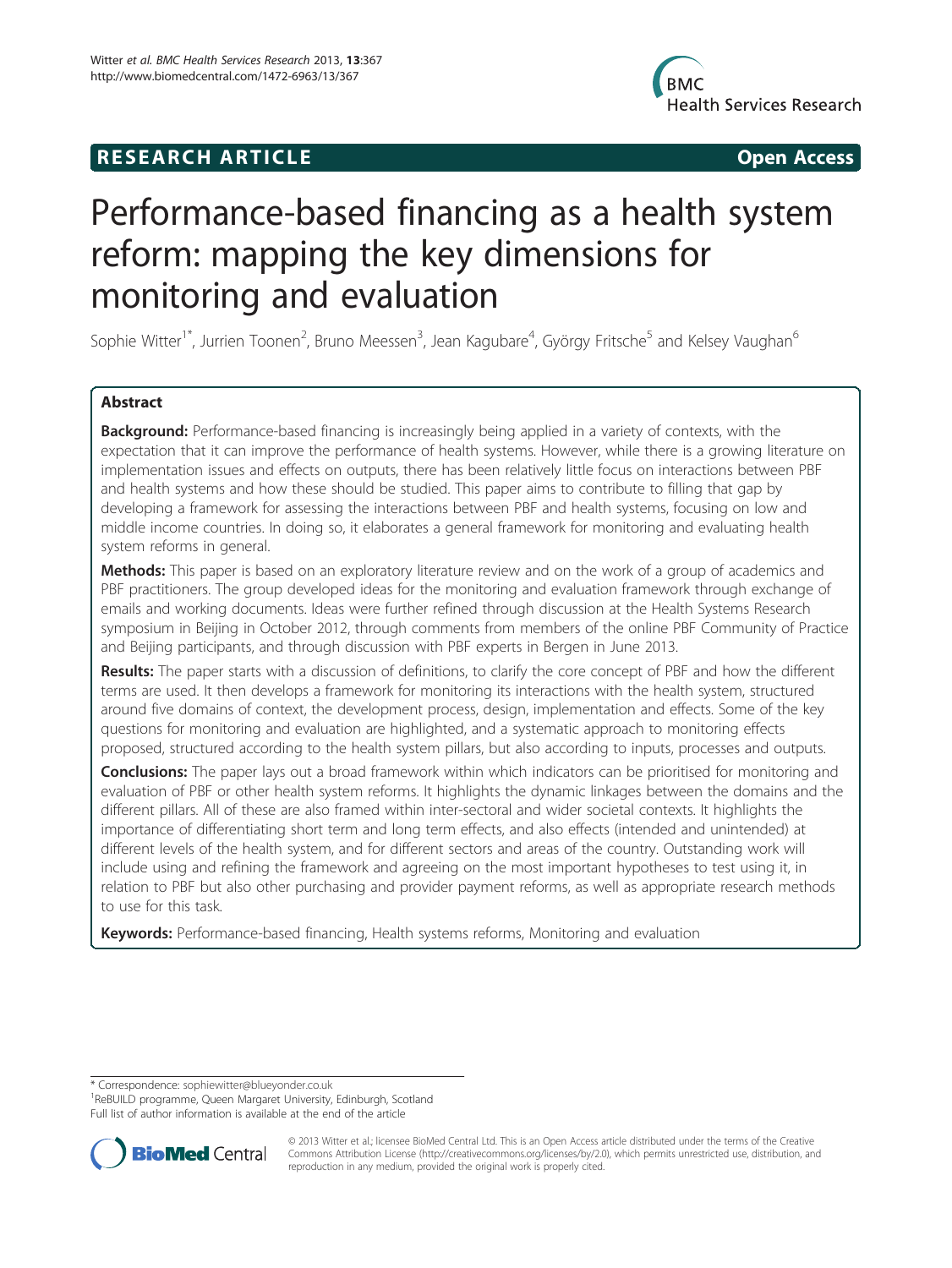### Background

Performance-based financing (PBF) is based on a powerful assumption: that individuals and organizations are motivated to perform better by incentives. It is increasingly being applied in a variety of ways and contexts, with varying objectives, and with the overall expectation that it can improve the performance of health systems. However, while there is a growing body of evidence on the design and implementation of  $PBF<sup>a</sup>$  [\[1](#page-8-0)-[3\]](#page-8-0), as well as some evidence of effectiveness from recent impact evaluations [[4,](#page-8-0)[5](#page-9-0)], published evidence on the interactions between PBF and health systems and how these should be monitored and studied remains very limited, particularly in developing countries.

The first Cochrane systematic review of paying providers for performance in low and middle income countries (LMICs) concluded that 'almost all dimensions of potential impact remain under-studied, including intended and unintended impact on health outcomes, equity, organisational change, user payments and satisfaction, resource use and staff satisfaction' [\[6](#page-9-0)]. This is an important gap in that PBF is increasingly viewed as an intervention which targets systemic change [[7\]](#page-9-0). The review suggested that 'evaluations should take a broad perspective and consider wider health systems effects, intended or unintended' [\[6\]](#page-9-0).

This paper aims to contribute to filling that gap by developing a framework for assessing the interactions between PBF and health systems and for understanding how different ways of designing and implementing PBF ultimately affect the impact of PBF. In doing so, a broader framework which can be applied to monitoring and evaluating health systems reforms is developed. This is intended to complement other ongoing ventures, such as the monitoring and evaluation toolkit which was recently developed to support more rigorous impact evaluations [\[8](#page-9-0)]. It fits with a wider call for more 'systems thinking' [\[9](#page-9-0)], as well as calls for a knowledge exchange on PBF which includes different stakeholder groups [\[10\]](#page-9-0).

To date most evaluations of PBF have focused on the question of whether it works, which is understood largely in terms of attributing increases in specific service outputs to performance incentives. While this is a valid question that needs further study, it does not do justice to the range of effects (positive and negative) which such a systemic intervention can have, nor does it address the lack of knowledge about how to better design and implement PBF. The focus of this paper is to map out these wider issues, with the aim of encouraging broader empirical work and more rigorous and consistent monitoring and evaluation in the future, on PBF and related reforms. In doing so, it builds on earlier work to evaluate health financing reforms, such as [[11](#page-9-0)].

The paper starts with a discussion of definitions, to clarify the core concept of PBF and how the different related terms are used. Based on an understanding of how PBF mechanisms might in theory strengthen health systems and using the WHO health system building blocks [[12](#page-9-0)], we then adapt a framework for monitoring its interactions with the health system, providing the reader with some key issues to consider when developing their monitoring and evaluation systems. The final section discusses the research agenda which arises from it.

#### Background on PBF – definitions and terminology

The plethora of terms commonly used in this field – results-based financing, performance-based incentives, pay for performance, performance-based contracting [[13](#page-9-0)], conditional cash transfers [\[14\]](#page-9-0), cash on delivery, and others – can cause confusion. At their heart is a resource transfer which is dependent on some form of performance criteria being met. However, that is a very open definition which could be taken to cover all payments systems.

Building on Musgrove's work [\[15\]](#page-9-0), we take results-based financing, performance-based incentives and pay for performance [\[16](#page-9-0)] to be over-arching labels, covering all forms of supply-side and demand-side conditional financing. Conditional cash transfers are commonly used to denote payments or near-cash transfers such as vouchers to beneficiaries. Some terms are specific to aid, such as cash on delivery [[17\]](#page-9-0) or output-based aid. Performance-based contracting is used when contracts are drawn up with nonstate actors, such as non-governmental organizations [[18](#page-9-0)].

This paper focuses on one approach within the group, PBF, which is chosen because it is one of the most common approaches being tested in low and middle income countries at present and, secondly, because it involves a more ambitious change to the organization of health systems. The core features of PBF, as currently practiced in reform packages such as those implemented at scale in Central and West Africa, are summarized as follows:

- They take a supply-side approach, meaning performance-based incentives are earned by service providers
- Payments are targeted at individual health facilities and administrations, often with trickle-down to health workers
- There is most often some split of functions between regulation, purchasing, fund-holding, verification and service delivery, although the practices vary by context
- Payments are linked to outputs, modified by quality indicators

PBF can have a number of objectives [[6,7,19](#page-9-0)], including:

 to increase the allocative efficiency of health services (by encouraging the provision of high priority and cost effective services)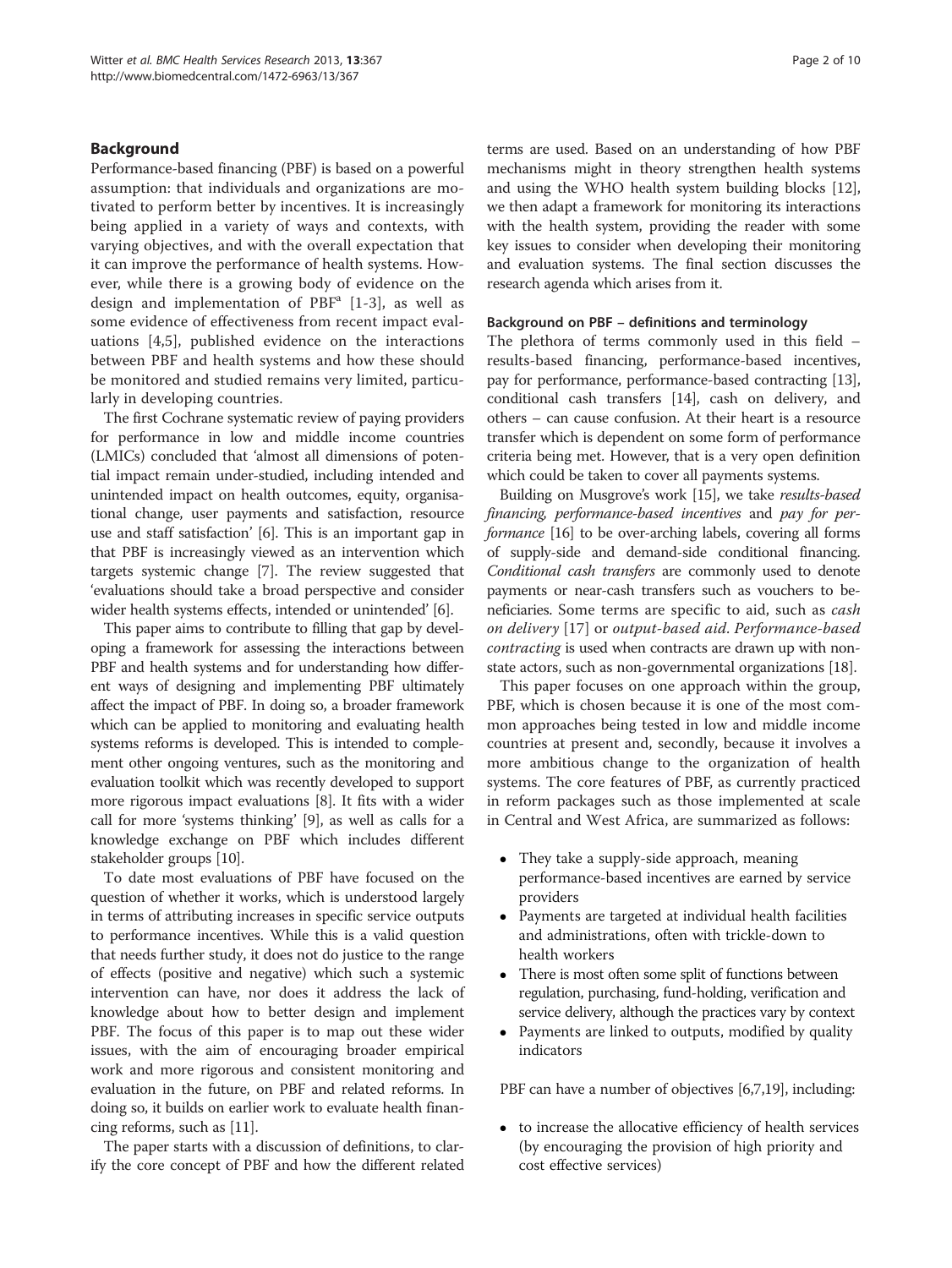- to increase their technical efficiency (by increasing the productivity of existing resources at facility level such as building, equipment and health staff)
- to improve effectiveness of services by greater attention to quality of care
- to improve both coverage rates and equity of outcomes (for example, by encouraging expansion of services to hard-to-reach groups or allowing facilities to reduce fees)
- to increase accountability to stakeholders, as a goal per se but also as an instrument to increase responsiveness of health services and consolidate the collective commitment to finance it.

The core concept is to promote a results-orientation by linking incentives to desired outputs and encouraging entrepreneurial behavior by staff and managers. This is done by establishing a set of more explicit contractual arrangements between different players. Payments do not reflect real service production costs, but aim at investing in front line services and modifying behavior, while leveraging existing resources in the health system.

According to the definition adopted by the African PBF Community of Practice, in August 2010, PBF 'applies market forces but seeks to correct market failures to attain health gains'. Providers are assumed to have, or must be given and supported in using, the autonomy to be able to respond in a creative way to overcome bottlenecks in attaining results at their level. All of these features indicate that PBF is clearly a systems' change, involving changes in the relationships between actors, structures and processes, as for other provider payment reforms [\[20\]](#page-9-0). This means that we need to think systematically about how systems' arrangements affect the design and practice of PBF, and vice versa.

## Methods

This paper is based on an exploratory literature review focused on monitoring PBF in relation to health systems in LMICs and on the work of a group of academics and PBF practitioners. The group developed ideas for the monitoring and evaluation framework through exchange of emails, working documents and discussion at the Health Systems Research symposium in Beijing in October 2012, where a workshop was held on this topic. It was further refined through circulating a draft for comments to members of the online PBF Community of Practice, which has more than a thousand members (in July 2013), mixing implementers (the largest group), Ministry of Health staff, researchers and international institutional members. 62% of its members are based in low and middle income countries.<sup>b</sup> A draft was also shared with those who had attended the workshop in Beijing and left their contacts (25 people). Comments from participants were received and incorporated in January 2013. The framework was further presented to a meeting of a group of 35 PBF experts and researchers for comment in Bergen in June  $2013$ . $<sup>c</sup>$ </sup>

The literature review built on recent reviews which had been undertaken and on the knowledge of the working group members. The focus was on mapping existing frameworks and evidence for health systems effects of PBF, and what drives them. Few publications on this specific topic were found, though there is an increasing wider literature on PBF. In general, this field of literature is growing but remains largely internal. As noted in a recent review, 'Of the 100 or so documents reviewed for this paper, only a few were peer-reviewed articles. Many are descriptive briefs or reports by project funders and implementers' [[21\]](#page-9-0). The framework was therefore developed inductively by the author group, based on their collective experience and a fruitful dialogue between those with experience of designing and operating PBF reform packages with those who have studied them.

## Results

## Adapting a health systems-oriented monitoring and evaluation framework and applying it to PBF

It follows from our definition of PBF that it should, if implemented fully, involve a change in institutional roles and enforcement mechanisms, as well as strengthening of management functions (such as result-based planning and performance management). The interaction of changed incentives, sanctions, institutional changes and supporting mechanisms with existing intrinsic and extrinsic motivation of providers will determine any behavioral changes, which in turn will affect organizational and health systems performance [\[22\]](#page-9-0).

This starts to provide some of the key nodes which should be reflected in health systems monitoring and evaluation. These should include, at a minimum:

- $\bullet~$  Initial endowments (roles of actors, their access to information, degree of autonomy, areas of negotiation and uncertainty, rules and norms, access to resources, power relationships, accountability etc.)
- Initial performance of actors at different levels
- Changes to both the initial endowments and the initial performance and factors driving that - again
- What the initial theory of change is, in relation to PBF, and how that is modified as implementation proceeds

Assessments of these should be based on health systems data but also incorporate the views of different stakeholder groups. The theory of change is commonly elaborated during the programme development process,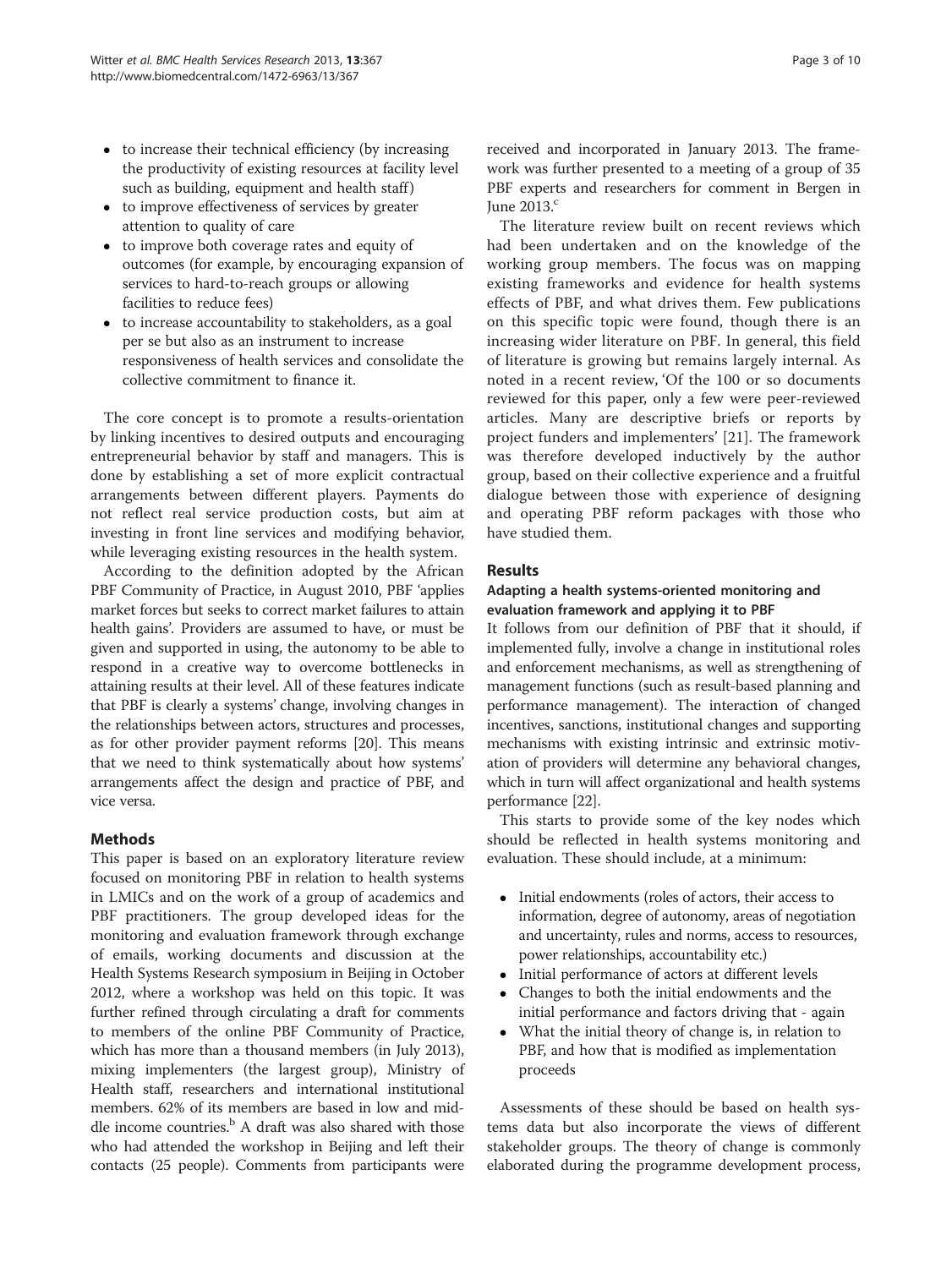articulating how the intervention is expected to act on key agents and institutions and through what mechanisms and interactions it is expected to generate positive change.

A systems perspective implies a dynamic perspective, focusing not just on one-way effects, but interactions, feedback loops and also changes over time. The purpose is not just to document changes but also understand why they happened (or did not happen) and what were the underlying mechanisms and contextual factors of significance. Recognising that health systems are complex adaptive systems is especially relevant for PBF, as for other health system reforms [\[23](#page-9-0)]. We argue that this requires an understanding and documentation of five domains (Figure 1), and the continuous interactions between them over time, which will feed back into the underlying theory of change for PBF (what it is aiming to change, and how that is expected to occur).

#### **Context**

It is clear that the starting conditions in the health system and more broadly will be crucial to whether and how PBF is implemented, and that PBF in turn may have an important influence on those conditions. These context factors

operate at organizational, local, national and international levels, and may be enabling or disabling, in relation to PBF (or a combination of both). This section focuses on the influence of context on the operation of PBF reform packages, while in domain five we consider the influence of PBF on the health system.

At the operational level, context includes all elements not under the control of the organizational level which is under scrutiny. Other prior funding streams and access to resources will certainly influence PBF results, such as available input-based funding for recurrent costs or medical supplies like drugs, as well as the volume and uses of user fees. Often these different resource components are reformed at the same time as the introduction of PBF. Other factors which will influence responses to PBF include organizational and management culture amongst providers, and the degree of financial autonomy which they enjoy.

Wider 'systems software' [\[24\]](#page-9-0) – ideas and interests, relationships and power, values and norms – will also affect how PBF is embedded and operated, and its down-stream effects. A strong and stable framework for governance of the health sector may, as in Rwanda, provide the conditions for effective management of a PBF reform package

| 1.Context & its<br>influences on PBF                                                                                                                                                                                                                                                                                   | 2. Policy formulation                                                                                                                                                                                                                                                                                                  | 3. Design                                                                                                                                                                                                             | 4. Implementation                                                                                                                                               | 5. Effects of PBF on<br>health systems                                                           |  |  |  |
|------------------------------------------------------------------------------------------------------------------------------------------------------------------------------------------------------------------------------------------------------------------------------------------------------------------------|------------------------------------------------------------------------------------------------------------------------------------------------------------------------------------------------------------------------------------------------------------------------------------------------------------------------|-----------------------------------------------------------------------------------------------------------------------------------------------------------------------------------------------------------------------|-----------------------------------------------------------------------------------------------------------------------------------------------------------------|--------------------------------------------------------------------------------------------------|--|--|--|
| Internal health<br>system features prior<br>to and during<br>implementation of<br>PBF, including roles<br>of different<br>stakeholders<br>External factors(e.g.<br>macroeconomic<br>context; surrounding<br>institutional<br>arrangements)<br>Recent history and<br>experience by main<br>actors of related<br>reforms | <b>Whether PBFarose</b><br>from a local needs<br>assessment<br>Nature of consultation<br>processes & how<br>ownership was (or was<br>not) created for key<br>actors<br><b>Expectations of PBF</b><br>and how it would<br>address health system<br>constraints<br>Synergies or lack of<br>them with other<br>strategies | Which results were<br>prioritised and how<br>The institutional<br>arrangements which<br>were put in place<br>and accompanying<br>changes for<br>organisations and<br>staff<br>How the model was<br>adapted to context | De facto practice<br>versus de iure design<br>Communication of<br>the model<br>Successes and<br>constraints and how<br>these were reacted<br>to by stakeholders | Effect son each<br>health system'pillar'<br>(in relation to inputs,<br>processes and<br>outputs) |  |  |  |
| Analysis can also be disaggregated, as relevant, by:<br>- level (national; district; facility)                                                                                                                                                                                                                         |                                                                                                                                                                                                                                                                                                                        |                                                                                                                                                                                                                       |                                                                                                                                                                 |                                                                                                  |  |  |  |
| - short term versus long term<br>- sector (public, mission, private)<br>- region of the country                                                                                                                                                                                                                        |                                                                                                                                                                                                                                                                                                                        |                                                                                                                                                                                                                       |                                                                                                                                                                 |                                                                                                  |  |  |  |
| Figure 1 The five domains for understanding PBF-health systems interactions.                                                                                                                                                                                                                                           |                                                                                                                                                                                                                                                                                                                        |                                                                                                                                                                                                                       |                                                                                                                                                                 |                                                                                                  |  |  |  |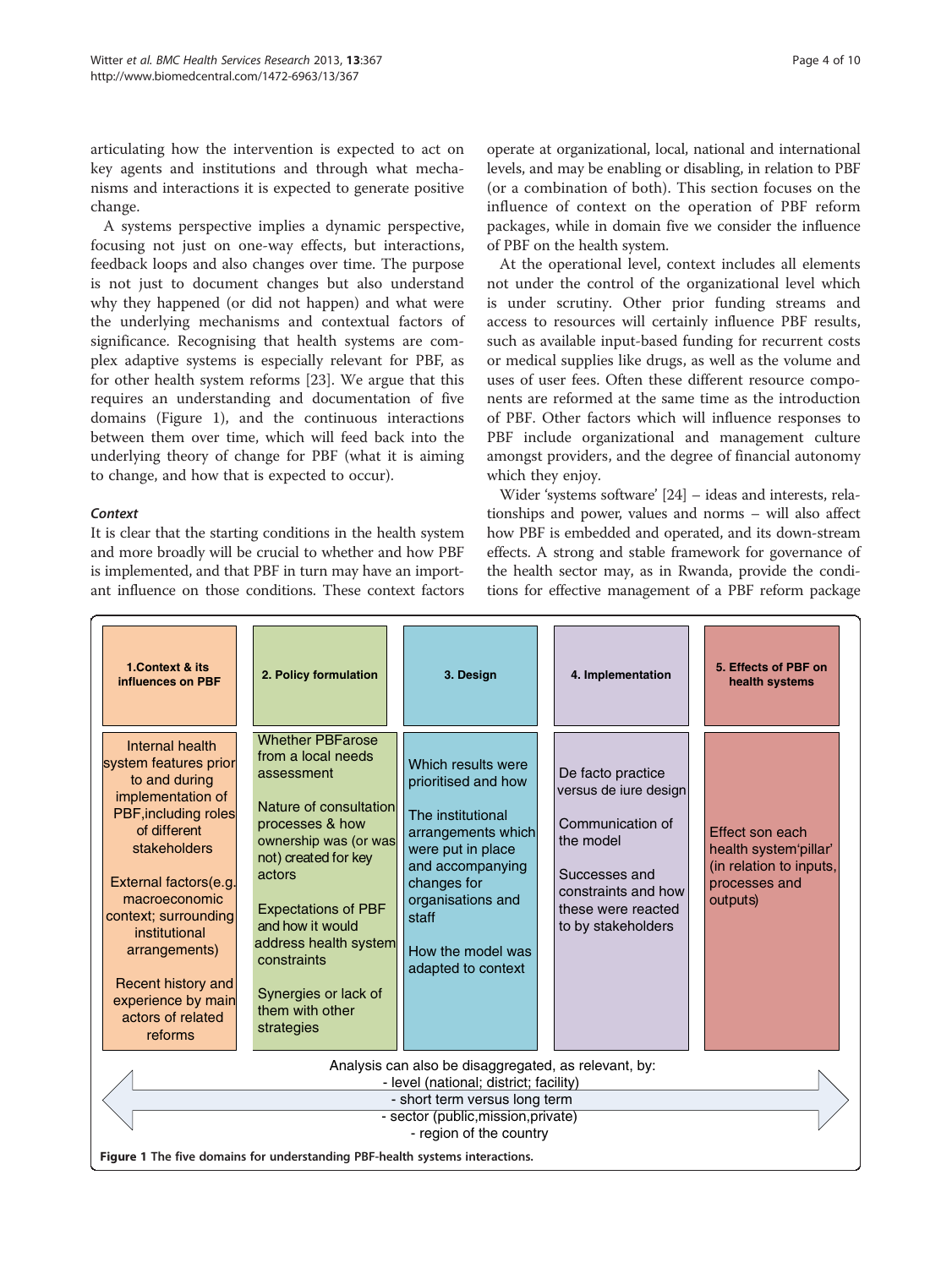and hold providers to account. Equally, they may make it difficult to develop the necessary split of functions to avoid conflicts of interest in accountability, as interest groups are already entrenched. The converse may be true in fragile states [\[25-27\]](#page-9-0). Where facilities are already accustomed to a degree of autonomous financial management, such as under the Bamako Initiative, it may be easier to introduce PBF.

In the wider health sector, it could be argued that there are a number of technical factors which will enhance the chances of PBF succeeding, such as the existence of management competences, having the right size and right skills-mix of human resources for health, the availability of medicines/equipment and infrastructure etc. However, some of the PBF success stories come from countries where a number of conditions were not right, such as Burundi [\[25,26\]](#page-9-0). It may be that these worse-off conditions make the creation of new financing and governance structures more urgent, less resisted, and more influential.

The context of health worker pay will also be crucial to the operation of PBF [[27\]](#page-9-0) – starting pay levels and conditions, rules governing outside work, sources of external pay, staff management and accountability systems, all of these will directly influence the effects of PBF on staff motivation and behavior.

In terms of the influence of the wider context, PBF is challenged by features such as restrictive public finance rules (e.g. health facilities not being permitted to have their own bank accounts) and underdeveloped banking systems. Indeed, changing some of these constraints may be an outcome of PBF [\[7](#page-9-0)]. The macro-economic context is also important: in a growing economy it will be easier to free funds for new initiatives (or to take over initiatives which started as donor-funded pilots). The international environment affects the macro-economic context as well as the availability and conditionality of aid flows.

Domains 2, 3, and 4 cover the three stages of designing and implementing PBF. This is the complex 'black box' of what actually evolves on the ground and why.

#### Policy development process

In addition to contextual features, it is important to understand the process through which PBF was introduced, debated, prioritized, crafted and rolled-out. These will influence perceptions of key actors, implementation, and therefore ultimately effects, short and long-term.

Sometimes PBF is introduced or 'piloted' by an external financing agency, because these may perceive PBF as increasing their value for money, or prefer to channel their funding directly to the service delivery level [\[21](#page-9-0)]. This may lead to hesitations on the host government side, because of fears that PBF may introduce new donor dependency, especially if governments were insufficiently involved in the development process. Governments may however be more open to receive funding in the initial phases of the PBF reform process to invest in capacity building and in structures to create PBF-readiness.

The political interest in and commitment to PBF, and whether it is seen as consistent with or contrary to national priorities, will be critical, as well as whether it is linked with other strategies, such as health worker retention schemes, decentralization, or different approaches to extending health coverage [[28\]](#page-9-0).

Other stakeholders' (national and local, health system and community) perspectives are also important. What were their expectations of PBF? What were the entry points for the introduction of PBF (such as poor health results, or pressure from donors)? Were they involved in its development and in setting priorities within it? What were their interests and experiences in relation to PBF? Did they experience PBF as indigenous or as an idea imposed from outside?

There are also trade-offs to be made between degrees of centralization of the negotiation process. A national level package and pricing allows for consistent priorities to be set, while in a more diverse setting, with greater local capacity, there may be advantages to allowing local level negotiation, to increase ownership of the process.

If PBF is seen as potentially overcoming bottlenecks (internal and external factors that impede performance) in the health system, it will be important to understand what these bottlenecks are (or how they are perceived) prior to the introduction of PBF and how PBF was conceptualized to address these supply- or demand-side problems. This conceptualization is necessary in order to know if and how PBF's impact on them can be assessed. For each system bottleneck that stakeholders intend to study, it is necessary to identify and describe any other reforms intended to address the same problem. How does PBF reinforce or diverge from other health policies and plans targeting the same problem? [[29](#page-9-0)]? How do they interact? What is the context of related reform experiences in the area?

PBF can be expected to work best when there is underused capacity in the health system, such that limited additional resources can leverage a large increase in outputs. Where this is not the case – where it motivates more activity but the system is already under strain – then the effects on services may be less positive. It is therefore important during the design process to have baseline measures of service production capacity and an understanding of the factors which underlie it.

#### Design features

Domain 3 seeks to understand how different ways of designing PBF ultimately affect its systems effects. There are two main lines of research inquiry regarding PBF design. Firstly, the question of whether the design features and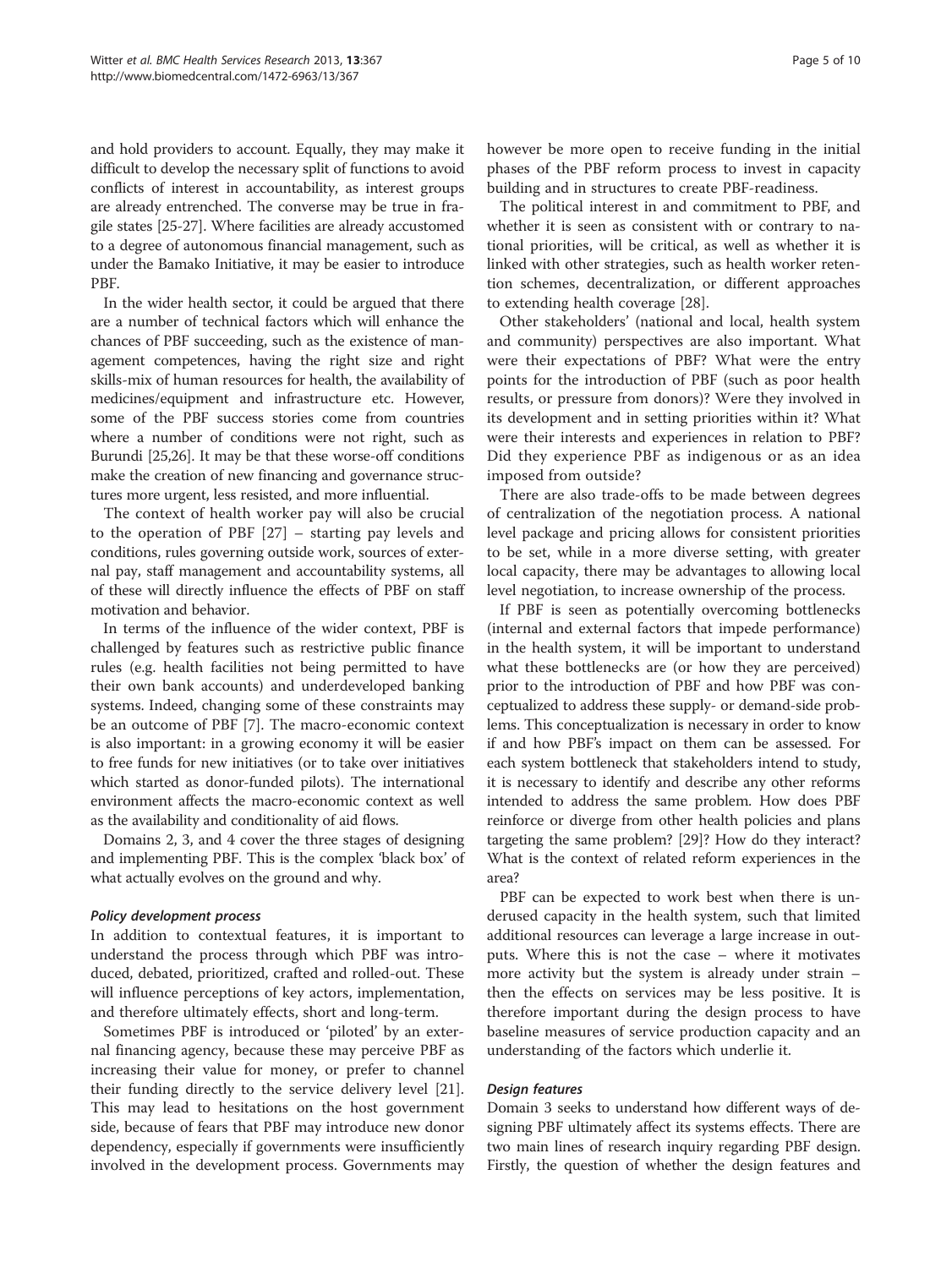structure work as intended. Do the indicators, targets, and rewards motivate providers to behave as intended? Are the observed changes in provider behavior due to the reward or to the other organizational and operational changes that accompany PBF? The second area of research is looking at how specific PBF features or structures may cause an effect beyond the immediate, intended results.

A key element in the design is defining the priority results to be strengthened through PBF (the size, composition and focus of the service package). Clearly, it is important to understand which services are rewarded, whether they are defined as absolute outputs or as rates (though these are seen as harder to measure) [[30](#page-9-0)], whether they are quantitative only or include quality indicators, and whether the quality indicators (whether relating to processes or outputs) are stand-alone or used to weight quantity indicators. Learning here needs to focus on observing whether one way of structuring indicators and targets works better than the alternatives in motivating the desired behavior in different contexts.

The financial and non-financial incentives attached to the results will also vary, both in their absolute amounts and their potential importance to the recipient organizations, depending on other sources of available financing, on the availability of other inputs, on the cost of doing business and relative pay of health workers. There is no consensus on the proportion of health worker (or facility) pay which should, in theory, be derived from PBF payments in order to motivate better performance. The 'living wage' argument would suggest that a higher proportion is justified in contexts where basic pay is low, as is the case in many low income countries. However, there is a contrary argument that small amounts can be motivating when absolute earnings are low. In one study, positive effects were documented with an increase in doctors' revenue of only 5% [\[31\]](#page-9-0). However, in most studies to date in low and middle income countries, the impact on health worker revenues (not to mention behavioural outcomes) has not been documented [\[21\]](#page-9-0). This is an area requiring further theoretical and empirical research. The first line question here is whether the amount and payment mode is motivating the recipients to behave as intended.

It is important to understand to what extent the health system context issues, identified in Domain 1, were taken into account in the design of the PBF reform package and its institutional arrangements, including for verification and enforcement. Were PBF arrangements adapted to that context, or were they introduced as a completely new type of health system organization? For example: did PBF use the existing M&E system or was a new data collection system set-up specifically for PBF [\[29\]](#page-9-0)? Was PBF embedded in the existing governance structure, or was a new PBF structure set-up? How did it affect or build on community voice mechanisms [\[32\]](#page-9-0)? The first line

question here is: is the chosen arrangement working? The broader question is: how does the design of the PBF reform package affect the operation of the wider health system and the responses of key actors? These questions will be linked to the PBF introduction and development process.

In relation to geographic inequity, remote or poorer areas are at a disadvantage to reach targets and receive PBF rewards.<sup>d</sup> Therefore, some PBF reform packages are designed to have easier targets or adjusted payments that favour less privileged areas (a similar approach to needsbased resource allocation formulae such as that used in the UK). For example, DRC pays 15% higher capitation payments for more remote provinces. Burundi pays 40% higher [[25,28,33\]](#page-9-0). The monitoring and evaluation question here is whether these features do in practice improve geographic equity.

If PBF was set-up as a contracting approach, which usually is the case, it may be evaluated to what extent this influenced later outcomes [\[34](#page-9-0)]. If PBF is designed to increase autonomy for providers, transparency of results, and accountability, these are important health system effects to monitor over time.

The distribution of some or all of the PBF resources to staff is another key design feature. It is assumed that PBF affects health systems mainly through changing the attitude and the behavior of staff, but there is still little published research on how that works [\[21](#page-9-0)], though some interesting case studies are starting to emerge [[35](#page-9-0)]. The type of incentive (financial or non-financial), amounts, the system for allocating them (and whether this is perceived as fair or not), the other changes to performance management or working conditions which accompany the PBF reforms, all of these – in addition to starting conditions and processes of consultation – will determine how PBF affects staff performance. These may be very different for different types of staff, according to their roles and sectors. Reform packages which do not pass on financial incentives to staff may nevertheless in some contexts achieve good results.<sup>e</sup>

#### Implementation

Under implementation, it is important to compare the theory of the intervention, as laid down in the design, with practice [[22](#page-9-0)]. Changes to design are not necessarily problematic, in that they may be necessary iterative changes, made as a policy hits the reality of the health system. However, it is important to document the actual implementation – how stakeholders were informed of the policy, how their capacity was built to take on new roles, whether funds were disbursed as planned and on time, how verification and counter-verification took place, and so on. The down-stream actions are also very important to whether and how the mechanism works –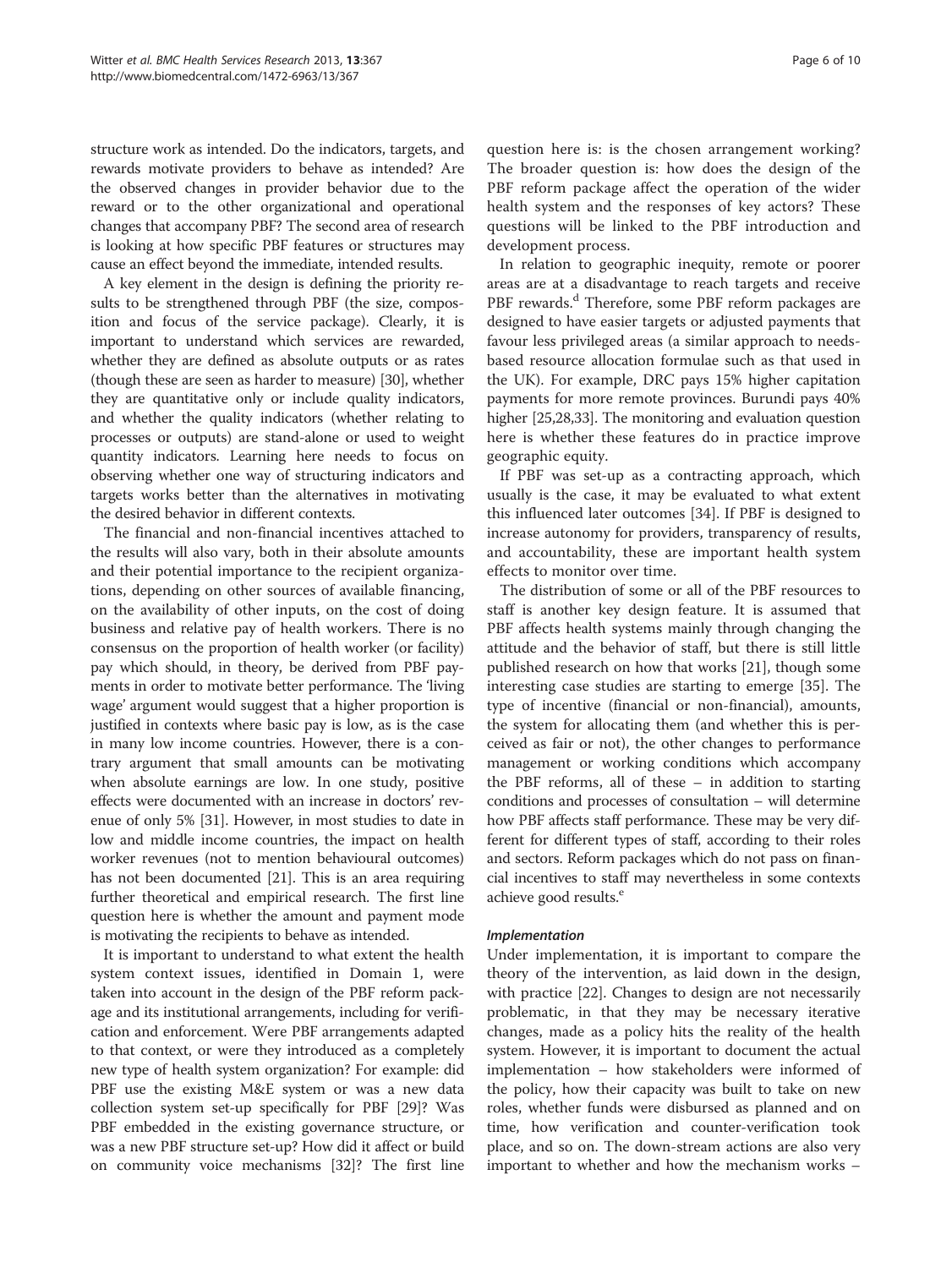<span id="page-6-0"></span>for example, how did facilities use the resources gained from PBF? How did they adapt their operations in order to respond to the changed incentives introduced by PBF? A case study of performance-based contracting in Uganda illustrates the importance of effective implementation, and also of understanding the emergent behaviours and adaptations of key actors which can take place in response to such intervention [[36](#page-9-0)].

#### Health system effects

All health system building blocks are likely to be affected by the introduction of PBF, however for simplicity we have focused on service delivery, human resources, governance and health financing in the framework presented in Table 1. The impacts on commodities are built into the service delivery component, while information systems are regarded as part of the governance function. The effects are organized along a simple results-chain logic – moving from inputs to processes for organizing them, then outputs (and back again – there are strong linkages in both directions, as well as between the pillars). The output changes will be expected to contribute to overall health system goals, including improved health outcomes.

Outputs are presented here in a neutral way  $-$  as these may be positive as well as negative. Unintended effects, such as perverse effects in service delivery (e.g. changes in services that were not incentivized through PBF), should be anticipated as far as possible and actively monitored. Effects on coverage and affordability should be monitored in absolute terms and for different socioeconomic groups.

Although outputs are presented in separate pillars, it will also be important to look for linkages across different pillars and between levels of the health system, and areas of synergy (or, indeed, tension), as well as positive and negative feedbacks.

## **Discussion**

We have adapted a framework for monitoring a health system reform, focusing on its application to the introduction of PBF. This provides an interesting case study not only because this topic is very current, with a fast growth in application in a low and middle income countries at present, but also because PBF has potentially widespread effects in relation to resource allocation, purchasing and provider payments, with knock-on implications for all of

Table 1 Framework for monitoring and evaluating PBF's health systems effects

| <b>Result chain</b>    | Service delivery                                                                                                                                                                                                                                                                                                | Human resources                                                                                                                                                                                | Governance                                                                                                                                                                                                                                                                                          | <b>Health financing</b>                                                                                                                                                                                                                                                                                   |
|------------------------|-----------------------------------------------------------------------------------------------------------------------------------------------------------------------------------------------------------------------------------------------------------------------------------------------------------------|------------------------------------------------------------------------------------------------------------------------------------------------------------------------------------------------|-----------------------------------------------------------------------------------------------------------------------------------------------------------------------------------------------------------------------------------------------------------------------------------------------------|-----------------------------------------------------------------------------------------------------------------------------------------------------------------------------------------------------------------------------------------------------------------------------------------------------------|
| Inputs                 | Development of quality<br>assurance/improvement tools<br>(like treatment protocols,<br>scorecards)                                                                                                                                                                                                              | Changes to working conditions<br>for staff and staff remuneration                                                                                                                              | Development of governance<br>capacity & systems $-$ e.g.<br>separation of functions                                                                                                                                                                                                                 | Volume of funds, relative to<br>other sources (globally, and at<br>facility level); and their predictability<br>and variability over time                                                                                                                                                                 |
|                        | Changes to the availability of<br>necessary infrastructure,<br>medicines and supplies                                                                                                                                                                                                                           | Any change to central level<br>HRH policies and allocation                                                                                                                                     | Investments in improving<br>information and M&E systems                                                                                                                                                                                                                                             | Costs of related investments                                                                                                                                                                                                                                                                              |
|                        |                                                                                                                                                                                                                                                                                                                 | Changes to training (e.g. on<br>good prescribing and<br>evidence-based treatment<br>protocols)                                                                                                 | Changes to participation of<br>external stakeholders -<br>especially those representing<br>demand-side                                                                                                                                                                                              | Effect on other financing sources,<br>as relevant. Changes to funds<br>reaching front-line providers                                                                                                                                                                                                      |
| Processes              | Changes to organization of<br>services<br>-Effects on quality and<br>convenience for users<br>("acceptability"). Effects on<br>availability of services,<br>including support services, like<br>diagnostics, lab tests                                                                                          | Changes to availability,<br>retention and distribution of<br>staff (of different types).<br>Change to staff motivation, job<br>satisfaction, teamwork and<br>working patterns, and skills sets | Changes in performance<br>management systems at all<br>levels. Changes to<br>accountability, autonomy,<br>organizational culture and<br>contractual obligations of main<br>actors. Development of<br>leadership skills, at different<br>levels                                                      | Allocation of funds (across<br>services, facility types and areas)<br>& link to local needs. Changes to<br>transactions costs (including<br>costs of new governance<br>arrangements, monitoring etc.).<br>How funds are used and any<br>knock-on financial effects (e.g.<br>changes to charges for users) |
| Outputs                | Changes to utilization of services<br>(targeted and untargeted).<br>Changes to coverage - absolute<br>and for different socioeconomic<br>groups. Changes to quality of<br>care (cure rates, readmission,<br>detection etc.). Changes to<br>range and type of services<br>(appropriate to local needs or<br>not) | Changes to staff behavior<br>(working hours, absenteeism,<br>dual practice, informal<br>charging etc.). Evidence of<br>changes to responsiveness and<br>quality of care provided by<br>staff   | Changes to health data:<br>reqularity, reliability,<br>comprehensiveness. Greater (or<br>less) voice for stakeholders,<br>especially patients. Strategic<br>purchasing practiced.<br>Centralisation/decentralization<br>of functions within sector;<br>changed power relationships<br>within system | Changes to technical & allocative<br>efficiency of services.<br>Sustainability of funding<br>mechanisms & their synergies<br>over time. Changes to<br>affordability for users & financial<br>protection - overall and<br>disaggregated                                                                    |
| Health system<br>goals | Better health; greater equity in<br>health; financial protection;<br>responsiveness of health<br>system                                                                                                                                                                                                         |                                                                                                                                                                                                |                                                                                                                                                                                                                                                                                                     |                                                                                                                                                                                                                                                                                                           |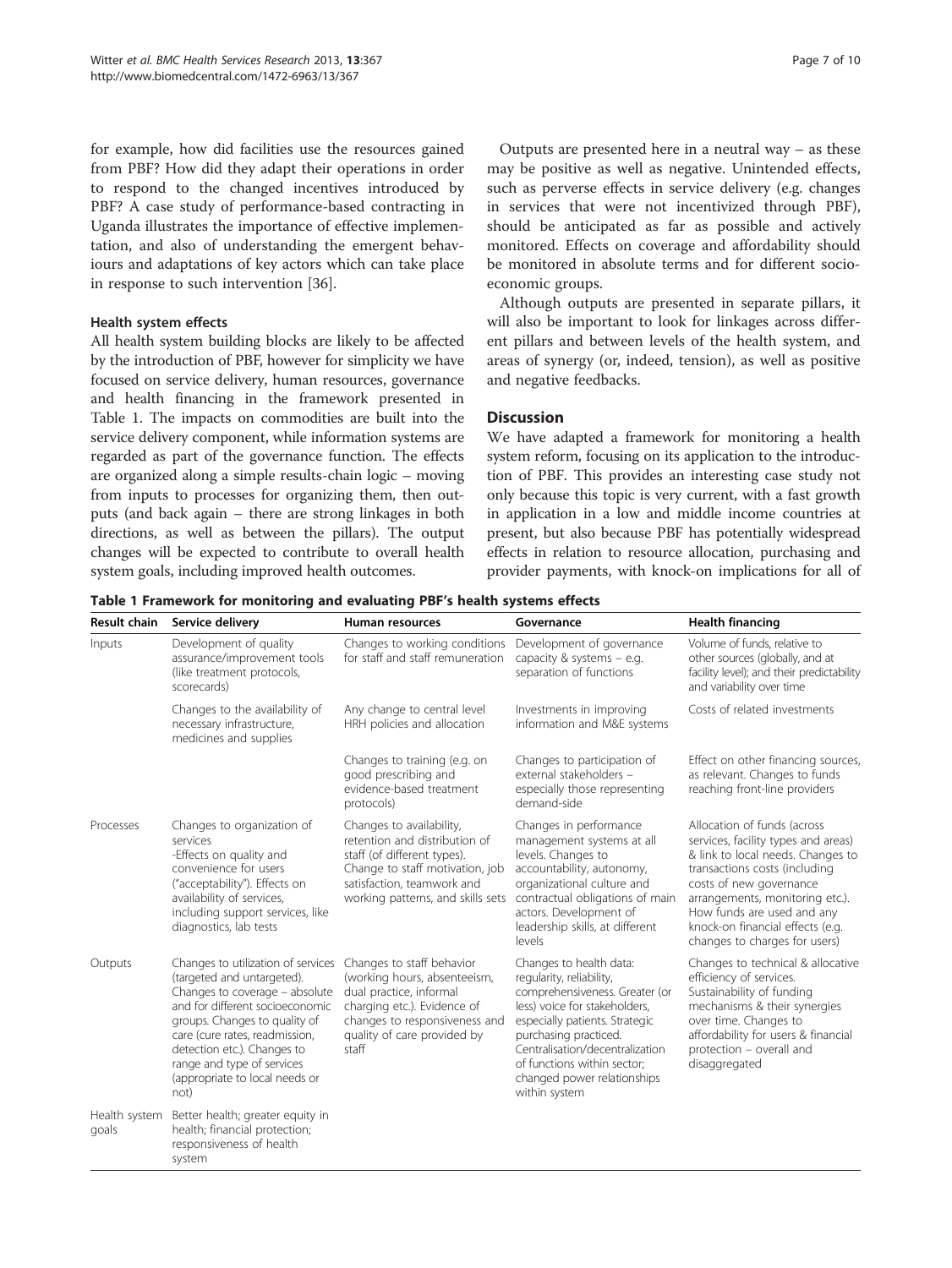the health systems blocks. The aim of the framework was to broaden the dialogue around PBF and give a more system-oriented lens for its study. There are however limitations to the approach taken. A recent search found 41 different frameworks for conceptualising health systems [[37](#page-9-0)]. These were grouped into frameworks for understanding health systems, comparing them, informing change, and evaluating it. The authors further grouped the frameworks according to whether they focused on subsystems, whole systems, or supra-systems (focussing on linkages with other sectors). Within this typology, this paper focuses on the whole system, and in particular on evaluating changes to it. While the wider linkages outside the sector are important, the interactions within the health sector are sufficiently complex that we focus our framework on understanding and monitoring them. Other conceptualisations could have been employed, such as the 'control knobs' model [[38](#page-9-0)], which identifies five major "control knobs" of a health system which policymakers can use to achieve health system goals (financing, organization, payment, regulation, and behaviour). PBF interacts strongly with each of these.

Clearly, the choice of indicators to focus on within this framework will be influenced by particular contextual needs - including the motivation for undertaking the monitoring and evaluation, and the design and theory of change of the particular PBF reform package. It is not realistic to be exhaustive. However, it is important to think system-wide and clearly about what might change, and what is a priority to measure (and why).

The majority of PBF evaluations and monitoring systems to date have focused on changes to outputs, in terms of increased delivery of targeted services. However, most other domains in Table [1](#page-6-0) have been neglected by researchers. Good practice indicates that important effects (positive or negative) should be identified in advance and then actively monitored. Ex-post observations are less useful than developing a clear theory of change and then using it to evaluate, leading to a later revision and fine-tuning of the theory and implementation.

Although it may seem that some of the elements in the tables are not necessarily connected to PBF – such as training on good clinical practice, for example - other types of inputs do often accompany PBF reform packages, like capacity building through training, mentoring and supervision, and coaching and technical assistance on measurement, use of improved management tools and how to increase results. These are likely to contribute to any results, and so should be viewed as a package. The financial incentives, though central in terms of the definition of PBF, may not be solely or even, in some cases, centrally responsible for such changes as occur. Attribution of effects to any one strand may be complicated, but by clearly documenting the five domains of context, design process, design features, implementation, and health system effects, plausible linkages can be made.<sup>f</sup>

In terms of staff satisfaction, to give one example, it is to be expected that staff are pleased to receive what is, in almost all cases, additional funding, and indeed a number of reports do find this. However, responses are often nuanced, in that the funding comes with increased pressures and studies do not always differentiate responses to levels of pay with responses to the system for allocating it. The pressures which PBF can put on staff may be constructive, or unconstructive (e.g. if targeted results cannot be met because of external constraints). Involvement in setting targets, ability to control the factors which affect those targets, perception that the measurement and reward processes are fair and transparent, and an adequate level of funding of targeted actions are all factors which are likely to improve staff responses [\[21](#page-9-0)].

Health systems are not closed, and the health systems framework may prove too narrow to capture all of the effects of PBF. If it affects staff remuneration, it is likely to have impacts beyond the health sector, affecting other public servants' expectations, for example. Reforms in health may also influence and be influenced by reforms in other sectors [[7,39\]](#page-9-0). However, the health system frame is likely to pick up most and the most significant results, including (especially within the governance aspects) the political economy of reforms – changing influence and benefits to different groups. Political economy analysis can be a useful tool for investigating this.

Its effect over time is another important area for investigation. Rapid improvements were noted during the start up of some PBF reform packages but later payments became integrated with health worker remuneration, which may lead to a leveling off or even a decline in performance over time, if there is no variation in payments [[25](#page-9-0)]. On the other hand, payment per output may avoid the problem of PBF being seen as an 'acquired right' [\[22](#page-9-0)].

From a funding point of view, sustainability is likely to depend on a combination of government buy-in, coherence with other strategies, good working relations with donors, perceived and documented good results, and continued external support [[21\]](#page-9-0). All on-going PBF packages in LMICs are highly dependent on external support, though in Rwanda and Burundi the government contribution is substantial.

## Conclusions

The paper lays out a broad framework within which indicators can be prioritised for monitoring and evaluation for this and related health system reforms. It encourages policy makers and researchers to go beyond the few targeted indicators of a PBF package or similar reform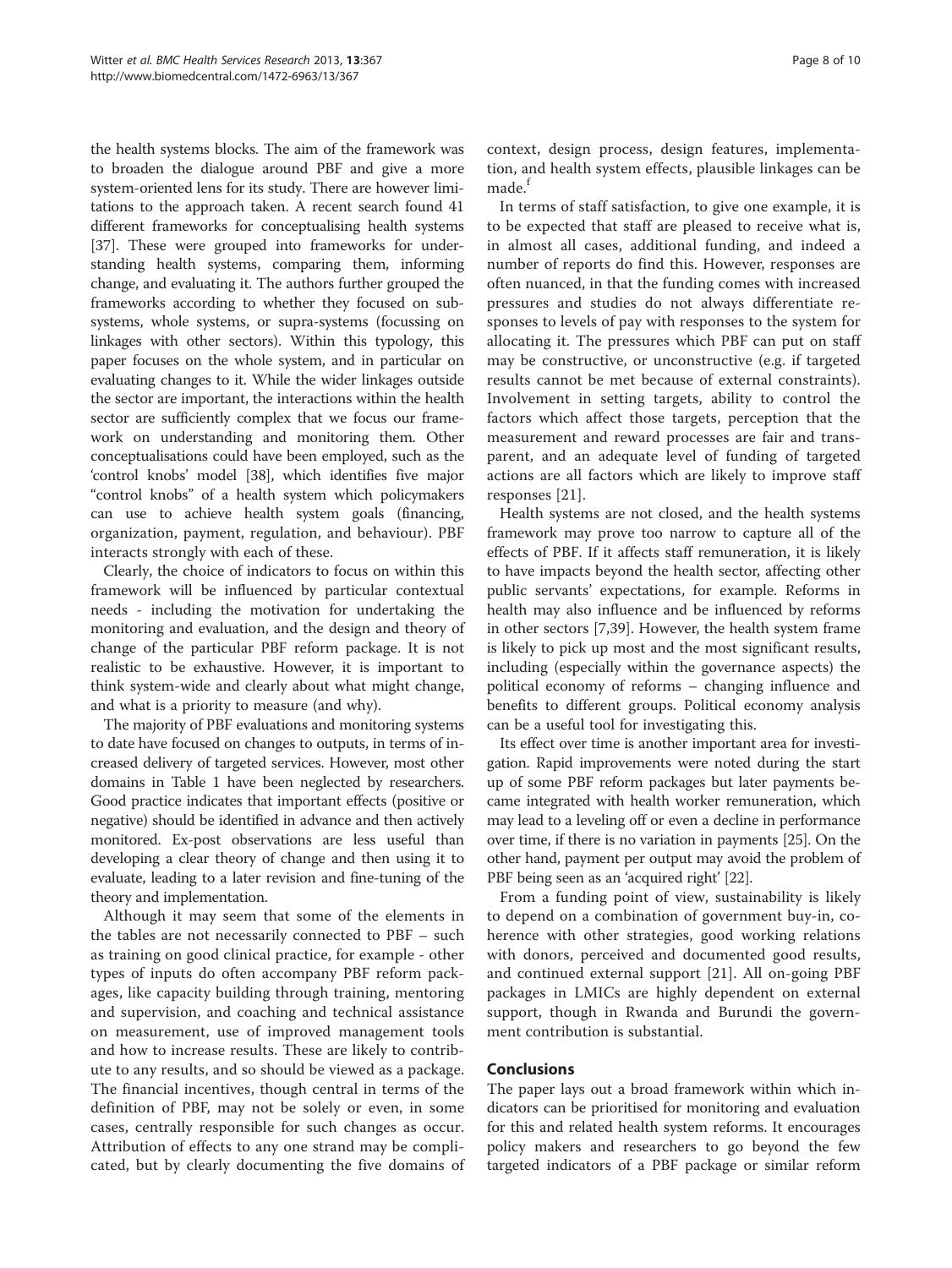<span id="page-8-0"></span>(e.g. target groups for health insurance) and look at wider and unintended effects and feed-back mechanisms. It highlights the dynamic linkages between context, process of development, design, implementation and effects and between different health system pillars. All of these are framed within inter-sectoral and wider societal contexts too. It highlights the importance of differentiating short term and long term effects, and also effects at different levels of the health system, and for different sectors (public, private, mission etc.) and areas of the country. Unintended effects and also synergies with other strategies are equally important.

Outstanding work, following from this framework, will include the following:

- $\square$  Reaching consensus on models and terminology within the field
- □ Using and refining the framework for PBF and other health system reforms
- $\square$  Discussion of the most important nodes (based on a theory of change) and appropriate indicators and mixed methods research tools to measure them
- $\square$  Developing hypotheses that can be tested, on, for example, in what contexts, in response to what types of challenge, with what design, PBF can strengthen the health system (or subcomponents of the health system)

## **Endnotes**

See the many postings on the RBF website: [http://www.](http://www.rbfhealth.org/rbfhealth/) [rbfhealth.org/rbfhealth/](http://www.rbfhealth.org/rbfhealth/).

b See [http://www.abdn.ac.uk/femhealth/documents/](http://www.abdn.ac.uk/femhealth/documents/CoPANEL_Beijing2012.pdf) [CoPANEL\\_Beijing2012.pdf.](http://www.abdn.ac.uk/femhealth/documents/CoPANEL_Beijing2012.pdf)

See [http://e.itg.be/ihp/archives/pbf-workshop-bergen](http://e.itg.be/ihp/archives/pbf-workshop-bergen-impressions-observations-junior-researcher/)[impressions-observations-junior-researcher/](http://e.itg.be/ihp/archives/pbf-workshop-bergen-impressions-observations-junior-researcher/) for a description of this meeting.

<sup>d</sup>A working group on PBF and equity was launched recently - see [http://www.healthfinancingafrica.org/3/](http://www.healthfinancingafrica.org/3/category/alex%20ergo/1.html) [category/alex%20ergo/1.html.](http://www.healthfinancingafrica.org/3/category/alex%20ergo/1.html)

See, for example, early results from Zimbabwe: [http://](http://www.rbfhealth.org/rbfhealth/news/item/657/rural-zimbabwe-no-more-user-fees-women-and-children) [www.rbfhealth.org/rbfhealth/news/item/657/rural-zimbabwe](http://www.rbfhealth.org/rbfhealth/news/item/657/rural-zimbabwe-no-more-user-fees-women-and-children)[no-more-user-fees-women-and-children.](http://www.rbfhealth.org/rbfhealth/news/item/657/rural-zimbabwe-no-more-user-fees-women-and-children)

<sup>f</sup>In a linked article, the group plans to explore the question of appropriate research methods to investigate some of these questions.

#### Competing interests

The authors declare that they have no competing interests.

#### Authors' contributions

SW led on the drafting and revision of the article, including review of the literature and conceptualisation. JT coordinated the group and contributed to conceptualisation and drafting. BM contributed to drafting and also to coordinating inputs from wider participants and networks. JK and GF contributed to drafting and revisions. KV contributed to the literature review and drafting. All authors read and approved the final manuscript.

#### Authors' information

SW is a health economist who has been working in health financing in low and middle income countries for nearly twenty years. She recently led a systematic review of performance-based funding in low and middle income countries for the Cochrane Collaboration, and has led or contributed to a number of studies of PBF programmes. She is currently working on health system reconstruction post-conflict with the ReBUILD programme. JT is a medical doctor specializing in community health, and coordinator for Universal Health Coverage, health insurance, and Performance Based Financing at the Royal Tropical Institute (KIT), Amsterdam. He has supported Ghana and Mali in designing and implementing a PBF programme, and coordinated a formative multi-country evaluation of PBF. BM is an economist; he heads the Health Economics Unit of the Department of Public Health, Institute of Tropical Medicine, Antwerp. His main domain of

expertise is health sector reform, health care financing, performance-based financing, and social health protection in low- and middle-income countries. He has contributed to the design and the study of PBF reforms since 2000 and is the lead facilitator of the Performance Based Financing Community of Practice.

GF is a medical doctor with eighteen years' experience at the operational level in Zambia, Senegal, Afghanistan, Kenya, South Sudan and Rwanda. He has ten years' experience in designing and implementing Performance Based Financing programmes in Afghanistan, Rwanda, Burundi, Kyrgyzstan and Nigeria. As a Senior Health Specialist for the World Bank in Washington since 2009, he advises governments in appropriate design and implementation issues related to Results-Based Financing programmes. JK is the Global Technical Lead in the Center for Health Services at Management Sciences for Health (Cambridge, MA). In his over 20 years experience he has managed various health projects and programmes. In Rwanda he served as the Director of the National HIV/AIDS programme and of the Health Planning Department, was Coordinator of the World Bank Health and Population Project, and was involved in the set-up of PBF in Rwanda.

KV is currently a Health Systems Advisor at KIT helping countries work towards universal health coverage with a special emphasis on costing studies. She recently participated in an evaluation of a PBF programme in DRC which focused on the wider effects of PBF.

#### Acknowledgements

We would like to gratefully acknowledge the feedback received from the Community of Practice members, and in particular from Catherine Connor of Abt, Robert Soeters and Maria Bertone, as well as the insightful reviews of Joe Kutzin, David Peters and Jean Macq. We would also like to acknowledge the financial assistance of KIT Amsterdam and MSH in supporting publishing costs.

#### Author details

<sup>1</sup> ReBUILD programme, Queen Margaret University, Edinburgh, Scotland <sup>2</sup> Royal Tropical Institute, Universal Health Coverage, Amsterdam, Netherlands. <sup>3</sup> Health Financing Unit, Department of Public Health, Institute of Tropical Medicine, Antwerp, Belgium. <sup>4</sup>Health Care Financing, Management Sciences for Health, Cambridge, MA, USA. <sup>5</sup>Africa Region, World Bank, Washington DC, USA. <sup>6</sup>Royal Tropical Institute, Amsterdam, Netherlands

#### Received: 1 February 2013 Accepted: 24 September 2013 Published: 29 September 2013

#### References

- 1. Eichler R, De S: Paying for Performance in Health: A Guide to Developing the Blueprint. Bethesda, MD: Health Systems; 2008. 20/20.
- 2. AIDSTAR-Two-project: The PBF Handbook: Designing and Implementing Effective Performance-Based Financing Programs. Cambridge, MA: Management Sciences for Health; 2011.
- 3. Soeters R: PBF in Action: Theory and Instruments. Course Guide Performance Based Financing (PBF). The Hague: CORDAID-SINA; 2013.
- 4. Basinga P, Gertler P, Binagwaho A, Soucat A, Sturdy J, Vermeersch C: Effect on maternal and child health services in Rwanda of payment to primary health-care providers for performance: an impact evaluation. Lancet 2011, 377:1421–1428.